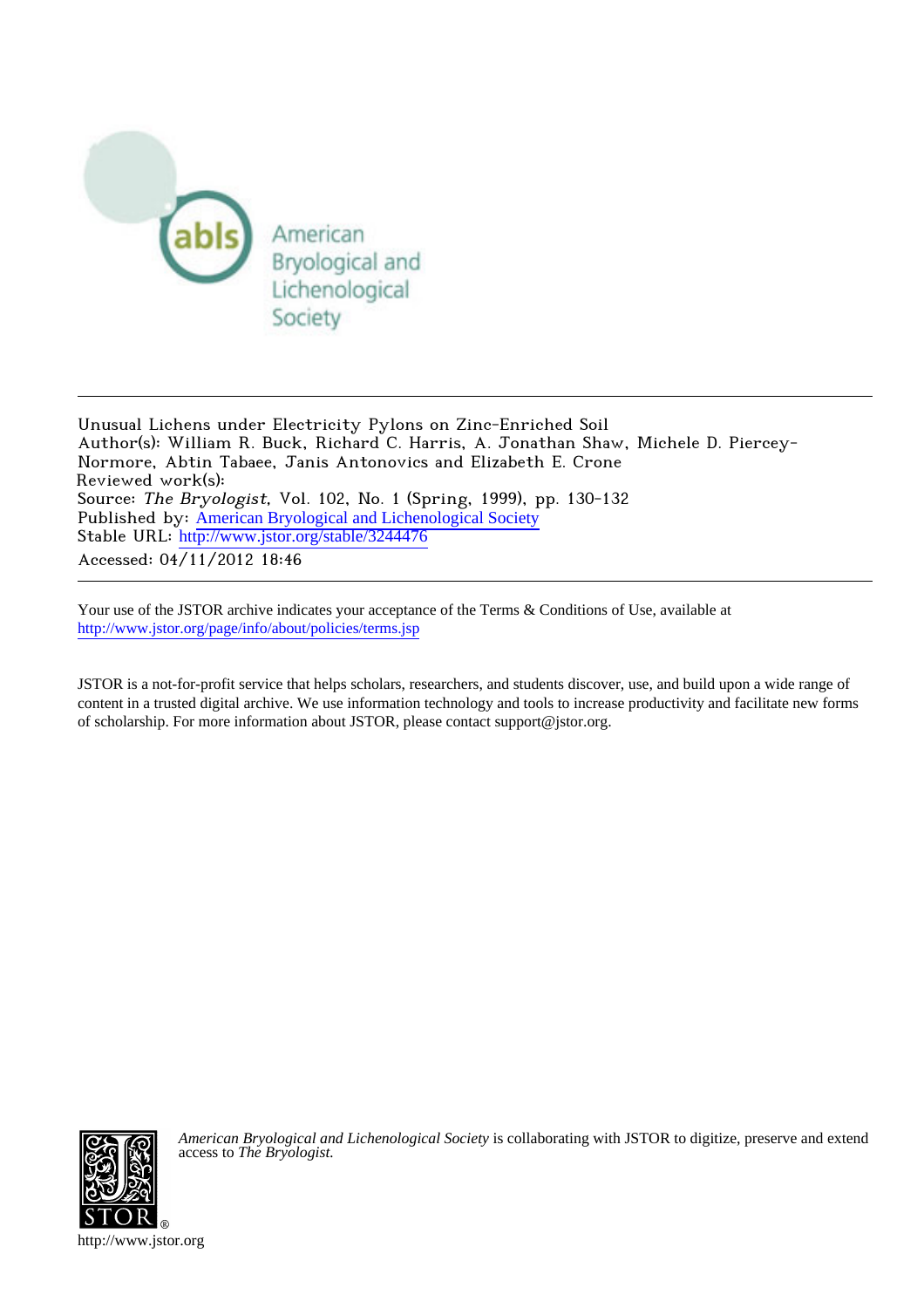# **Unusual Lichens under Electricity Pylons on Zinc-enriched Soil**

## **WILLIAM R. BUCK, RICHARD C. HARRIS**

**New York Botanical Garden, Bronx, NY 10458-5126, U.S.A. e-mail: bbuck@nybg.org** 

### **A. JONATHAN SHAW1**

**Department of Botany, Duke University, Durham, NC 27708, U.S.A. e-mail: shaw@duke.edu** 

### **MICHELE D. PIERCEY-NORMORE**

**Department of Botany, Duke University, Durham, NC 27708, U.S.A. e-mail: mnormore@duke.edu** 

## **ABTIN TABAEE**

**Department of Botany, Duke University, Durham, NC 27708, U.S.A.** 

## **JANIS ANTONOVICS**

**Department of Botany, Duke University, Durham, NC 27708, U.S.A. e-mail: danton@duke.edu** 

## **ELIZABETH E. CRONE**

**Department of Biological Sciences, University of Calgary, Calgary, Alberta T2M 2X5, Canada; e-mail: ecrone@acs.ucalgary.ca** 

**Abstract. Two species of lichens, Vezdaea leprosa (P. James) Vezda and Steinia geophana (Nyl.) B. Stein are here reported as new for North America based on collections from Durham and Orange Counties, North Carolina (U.S.A.). Both species occur frequently in the area on zinccontaminated soils below galvanized electricity pylons. The species were not found in areas between pylons, suggesting a central role for elevated substrate zinc levels in determining the local distribution of these species. This inference is consistent with the ecology of these species in Britain and Europe.** 

**Lichens are common colonists of metal enriched substrates, and characteristic lichen floras have been documented from metalliferous sites in North America and Europe (Nash 1990; Purvis & Halls 1996). As is the case for flowering plants, the taxonomic distribution of lichen species in environments enriched with different metals appears to be nonrandom. Purvis and Halls (1996), for example, listed 61 species characteristic of lead-zinc-enriched environments in Britain and Europe. Certain genera are especially well represented, including Stereocaulon (eight species) and Vezdaea (six species). This is in contrast to copper-enriched substrates, where no species of these two genera are considered characteristic, but the genus Lecanora is especially common (five species), and to ironenriched environments, where Lecanora, Stereocaulon, and Vezdaea are not typically represented, but some 14 species of Lecidea are considered characteristic (Purvis & Halls 1996).** 

**Zinc contaminated soils have been documented below a variety of galvanized metal structures including fences (Antonovics et al. 1971), highway crash barriers (Ernst 1995), and electricity pylons** 

**(Al-Hiyaly et al. 1990, 1993; Earland-Bennett 1993). Levels of total and acid-extractable zinc in soils under electricity pylons may be an order of magnitude higher than in adjacent soils not subject to zinc leachate from the overhead galvanized structures (Al-Hiyaly et al. 1990). That levels of contamination are biologically significant in these habitats is evidenced by sparse vegetation cover compared to adjacent sites just a few meters away, by the occurrence of characteristic floras, and by the existence of elevated levels of genetically determined tolerance of zinc in plants growing in contaminated microsites (Al-Hiyaly et al. 1990, 1993; Tabaee, Antonovics & Crone, pers. comm.).** 

**While conducting routine explorations of plants, algae, and fungi on soils below electricity pylons in Durham and Orange Counties, North Carolina, we collected two lichens that proved to be species characteristic of zinc-enriched soils, and one of them has not previously been reported from North America. The most common lichen on barren soils below the pylons is Vezdaea leprosa (P. James) Vezda. V. leprosa has not been reported previously from North America (Coppins 1987; Esslinger & Egan 1995). This species is described by Purvis et al. (1992) as common throughout the British Isles 1 Author for correspondence.**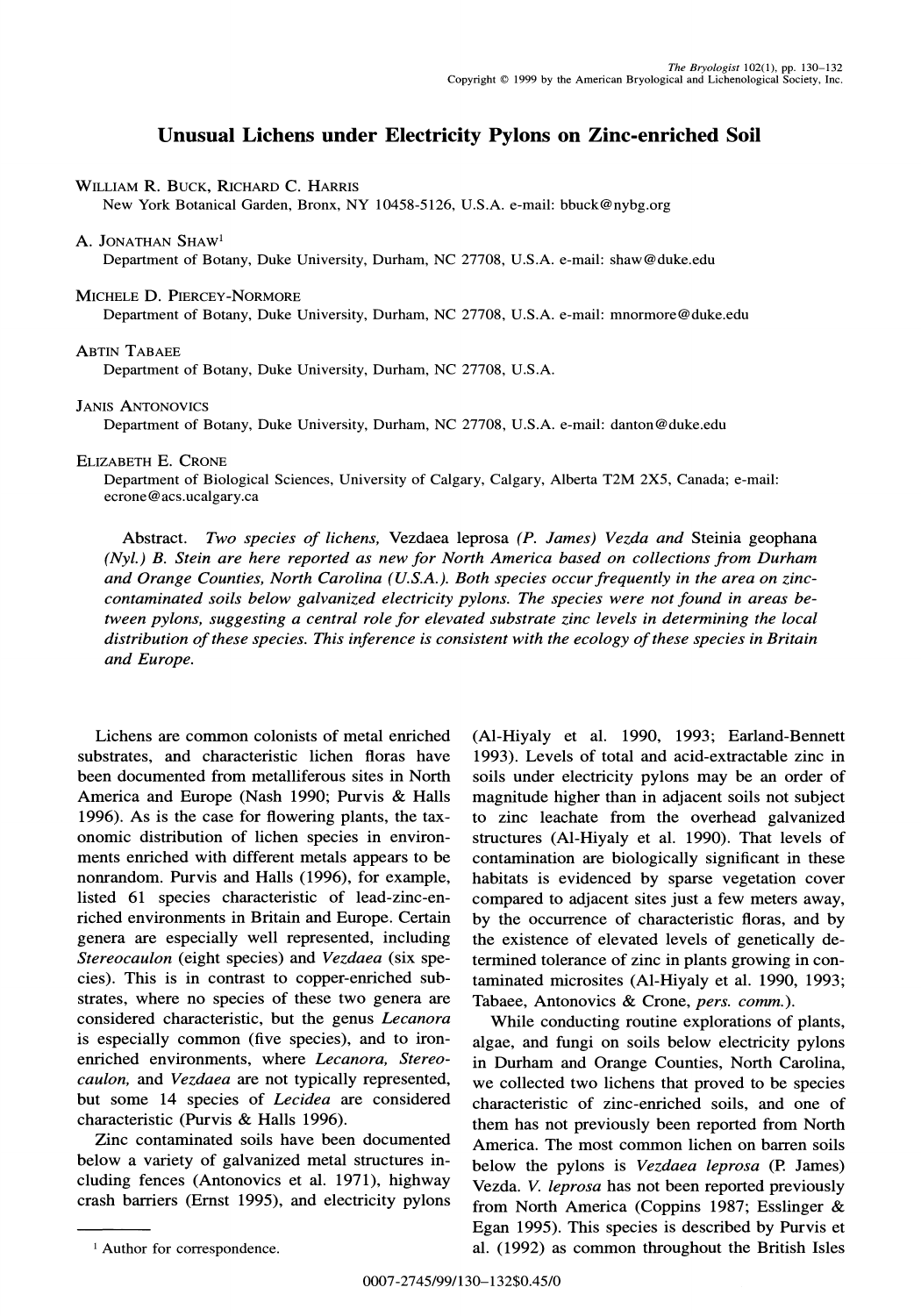**TABLE 1. Substrate analysis from seven pylons and adjacent areas. Except for pH, units are in part per million dry**  weight (mg/kg). Values for Mn are approximate because amounts of 16.1 ppm or greater were recorded as 16.1.  $* =$ difference in concentration significant at  $p \leq 0.05$ .

|         |    | Cа    |      | Mg   | $Mn*$ | $\mathbf{p}$ | $Zn*$ | pH  |
|---------|----|-------|------|------|-------|--------------|-------|-----|
| Pylon   | 21 | 190.2 | 19.7 | 43.3 | 6.4   | 5.6          | 234.7 | 4.7 |
| Outside | 21 | 185.1 | 22.6 | 44.1 | 11.2  | 2.3          | 18.8  | 4.4 |

**"On disturbed soils and decaying vegetation of transient, open habitats under maritime influence or contaminated by metals such as iron, lead and zinc, particularly old galvanized fencing wires,...." Five other species of Vezdaea are reported from the British Isles (Purvis et al. 1992), including a species recently described from lead- and zinc-contaminated soil in Wales, V. cobria Giralt, Poelt, & Suanjak. Only the largest and most conspicuous British species of Vezdaea, V. aestivalis (Ohl.) Tsch.-Woess & Poelt, is typical of base-rich substrates not contaminated by lead or zinc.** 

**Vezdaea leprosa consists of a dark green, granulate (crustose) thallus with scattered pink to brown or red-brown apothecia that are convex and appear rather gelatinous with a hand-lens when moist. The thalli were common on muddy soil under every one of the six pylons that we explored, but the species was not found between pylons in microsites that differed most obviously in zinc levels (Table 1).** 

**The second unusual species we encountered on the zinc-enriched soil below the pylons is Steinia geophana (Nyl.) B. Stein. We encountered this minute species mixed with V. leprosa under just one of the pylons. The crustose thallus is extremely inconspicuous, but S. geophana produces small but conspicuous (with magnification), black, stalked, apothecia that are visible in the field. We did not encounter any other lichen species under the pylons.** 

**Both Vezdaea leprosa and Steinia geophana are described by Purvis et al. (1992) as ephemerals. Many bryophytes, and probably also lichens, actively grow during the winter months in North Carolina, which are mild and generally moist. We are not able, at this time, to describe the growth and/ or reproductive phenology of V. leprosa and S. geophana in our area. If these species are annuals in our area, their occurrence on zinc contaminated soil requires repeated recolonization. If this is the case, colonization by sexually produced propagules must also require independent lichenization under each pylon (see below).** 

**The occurrence of V. leprosa and S. geophana under multiple pylons, in some cases separated by up to 25 km, raises interesting questions regarding the evolution of zinc tolerance in these species. Tabaee, Antonovics, and Crone (unpublished) found that plants of the grass, Panicum scoparius Lam.,**  **growing under the same pylons where we collected the lichens, exhibited elevated levels of zinc tolerance relative to nearby plants outside the area of contamination. Al-Hiyaly et al. (1990) demonstrated that individuals of Agrostis stolonifera L., A. capillaris L., Anthoxanthum ordoratum L., and Festuca ovina L., growing under galvanized electricity pylons in Britain displayed elevated levels of tolerance to zinc under experimental conditions. Based on erection dates for the different pylons, they inferred that tolerance had evolved within 35 years, and in some cases in as little as 20 years. Artificial selection experiments described by Al-Hiyaly et al. (1993) demonstrated that elevated zinc tolerance can evolve in as little as two generations in A. capillaris. Work by these authors on Agrostis capillaris suggested that tolerance evolved independently under different pylons, and that the evolution of tolerant plants under each pylon depended on the occurrence of genes for tolerance in plants adjacent to each. The only pylon that lacked tolerant plants of Agrostis capillaris, for example, was also the only one that lacked plants with genetic variation for tolerance in adjacent populations.** 

**Little is known about evolutionary processes involved in the occurrence of metal tolerance in lichens (Nash 1990). Independent unicells of the alga, Pleurastrum terrestre, which is known as a phycobiont only from the lichen genera, Vezdaea and Thrombium, occur frequently in soils (Friedl & Biidel 1996). It may be noteworthy that Purvis and Halls (1996) report Thrombium epigaeum (Pers.) Wallr. as one of the lichens characteristic of zinc contaminated soils.** 

**The evolution of metal tolerance in lichens represents an intriguing but barely tapped area for basic research, especially because of complexities added by symbiotic interactions between the component organisms. Just a few questions that are raised by lichens on contaminated soils in general, and by our observations in particular, include the following. Are thalli of Vezdaea leprosa and Steinia geophana under galvanized pylons genetically adapted to elevated zinc levels? If so, did tolerance evolve once with subsequent spread of tolerant individuals to other sites, or did tolerance evolve independently under different pylons? Are both the mycobiont and phycobiont tolerant? Is there genetic variation for tolerance in naturally occurring pop-**